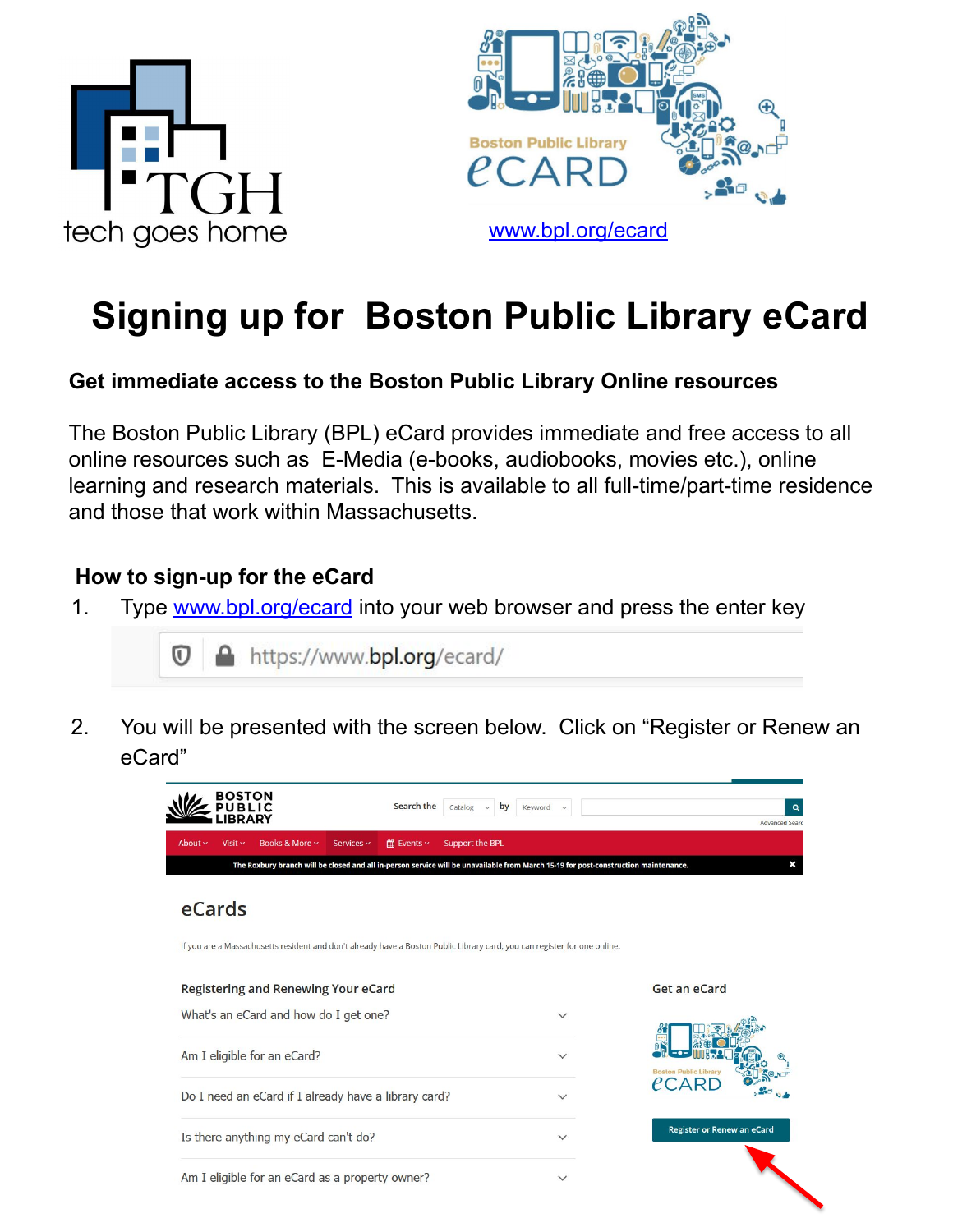3. Verify your eligibility for an eCard by expanding and reviewing the statements in **"Am I eligible for an eCard"** section of the page



4. Once you have verified your eligibility, click on the **"Register or Renew an eCard"** button shown above

**NOTE:** If you already have a physical Boston Public Library card, you will not need to apply for an eCard. The physical card provides the benefits of the eCard and more.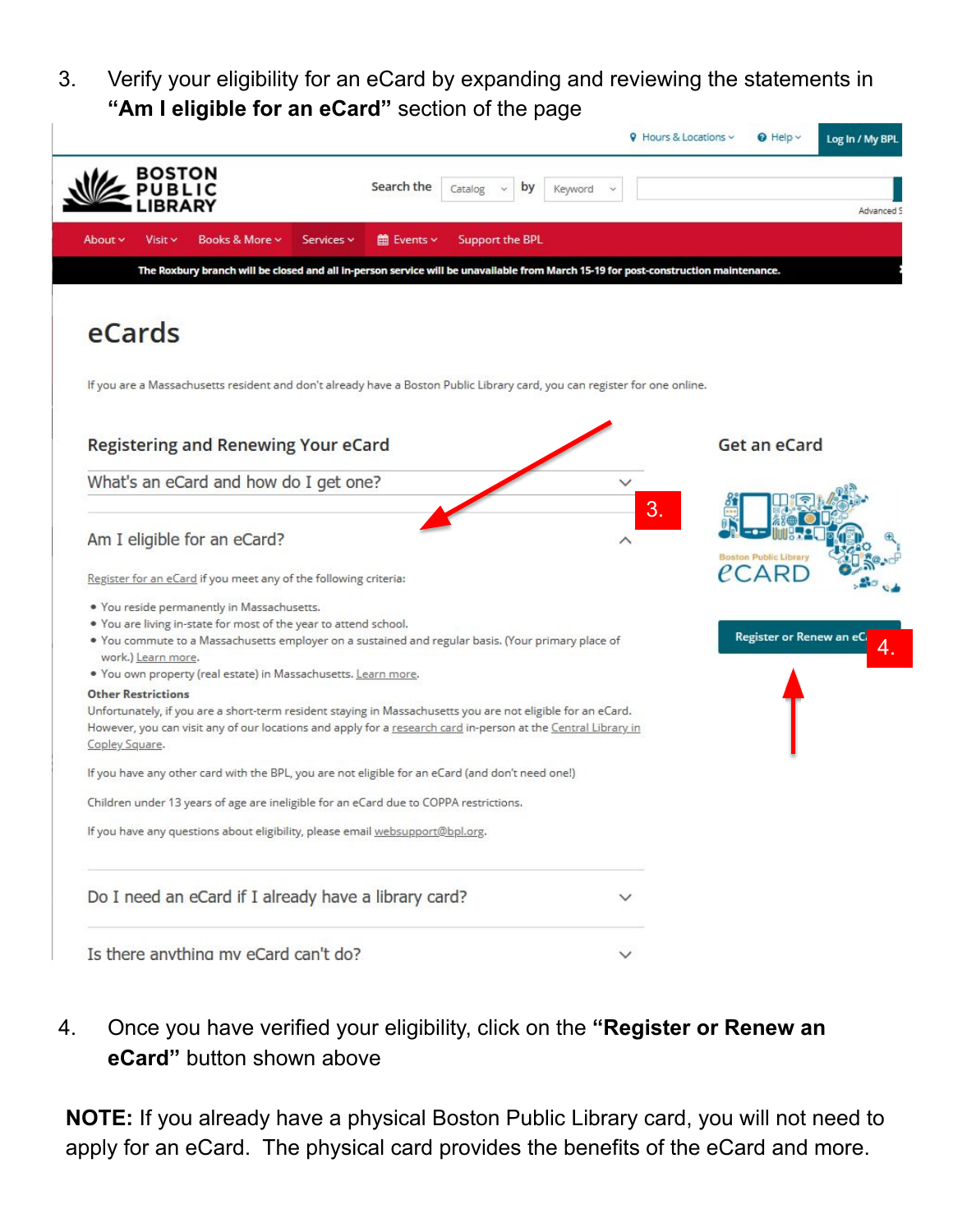5. Upon clicking "Register or Renew an eCard" you will be presented with the screen below. Read and the click on the "**Proceed**" button.



# eCard Registration

# **Getting Started**

You do not need an eCard if you have a physical Boston Public Library card. Your physical card allows you all the benefits of an eCard (and more). Only one card of either type is permitted per individual. Use the button below to get started.

You cannot renew a physical library card using this form. Please renew physical cards at one of our locations.

If you encounter any difficulty using this form, please email websupport@bpl.org.

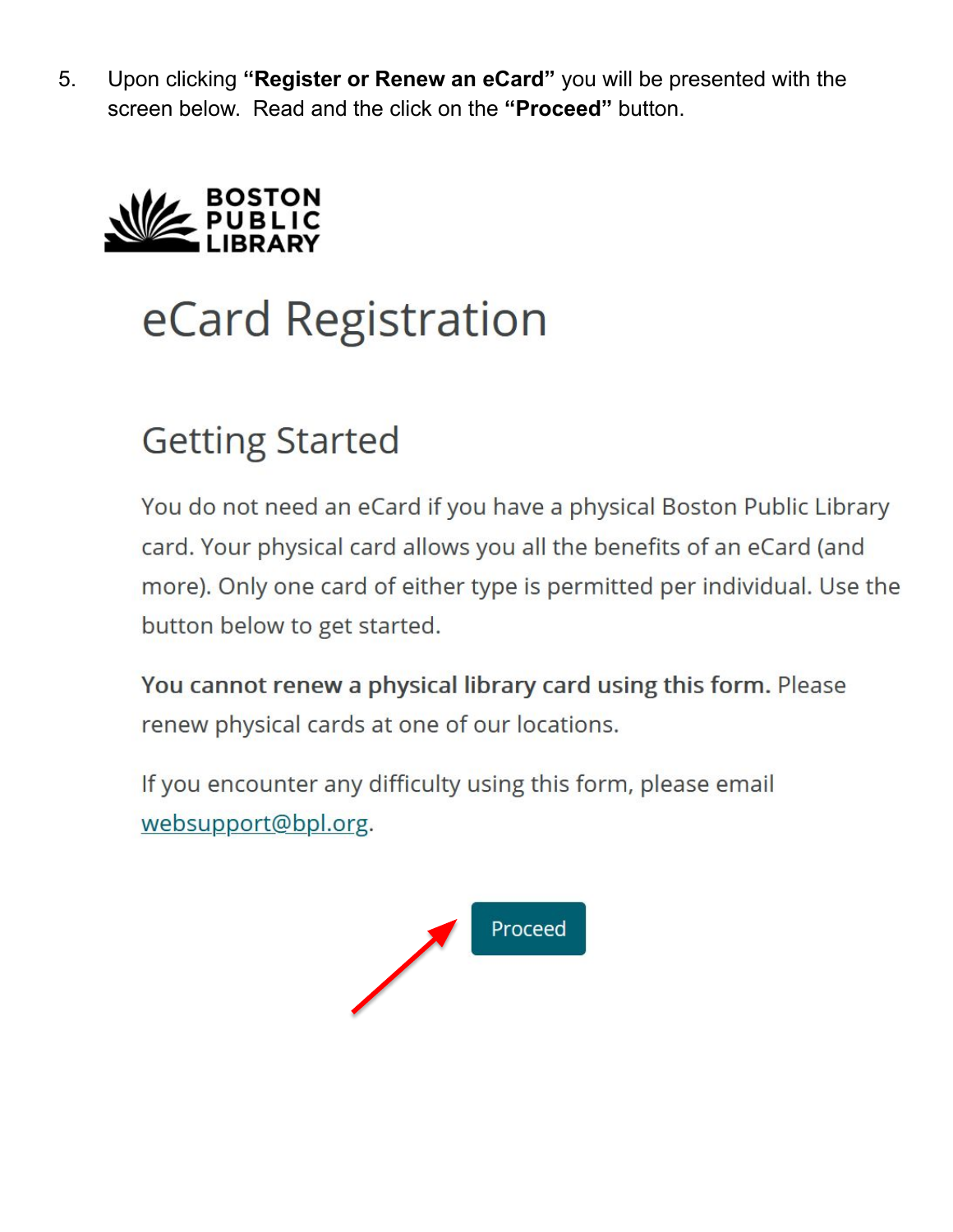Upon clicking "Proceed" you will be presented with the screen below. 6.



# eCard Registration

# Eligibility

Is your primary, permanent residence in Massachusetts?

(If it is not, but you are eligible for another reason, select "No".) \*

| $O Yes$ $O No$ | <u> Angeles St</u> |         |
|----------------|--------------------|---------|
|                | <b>Back</b>        | Proceed |
|                | 13%                |         |
|                |                    |         |
|                |                    |         |
|                |                    |         |

If you are not a residing in Massachusetts, select "No"

### Eligibility

the "Proceed" button.

eCard Registration

"Proceed".

#### You are eligible for an eCard as a Massachusetts resident.

If your current primary residence is in

Massachusetts, select "Yes" and click on

You will be presented with a second screen explaining your eligibility. Read and then click

Click Proceed and use your Massachusetts home address in the following form. If you have not yet moved to Massachusetts, please wait to register until you have completed your move.

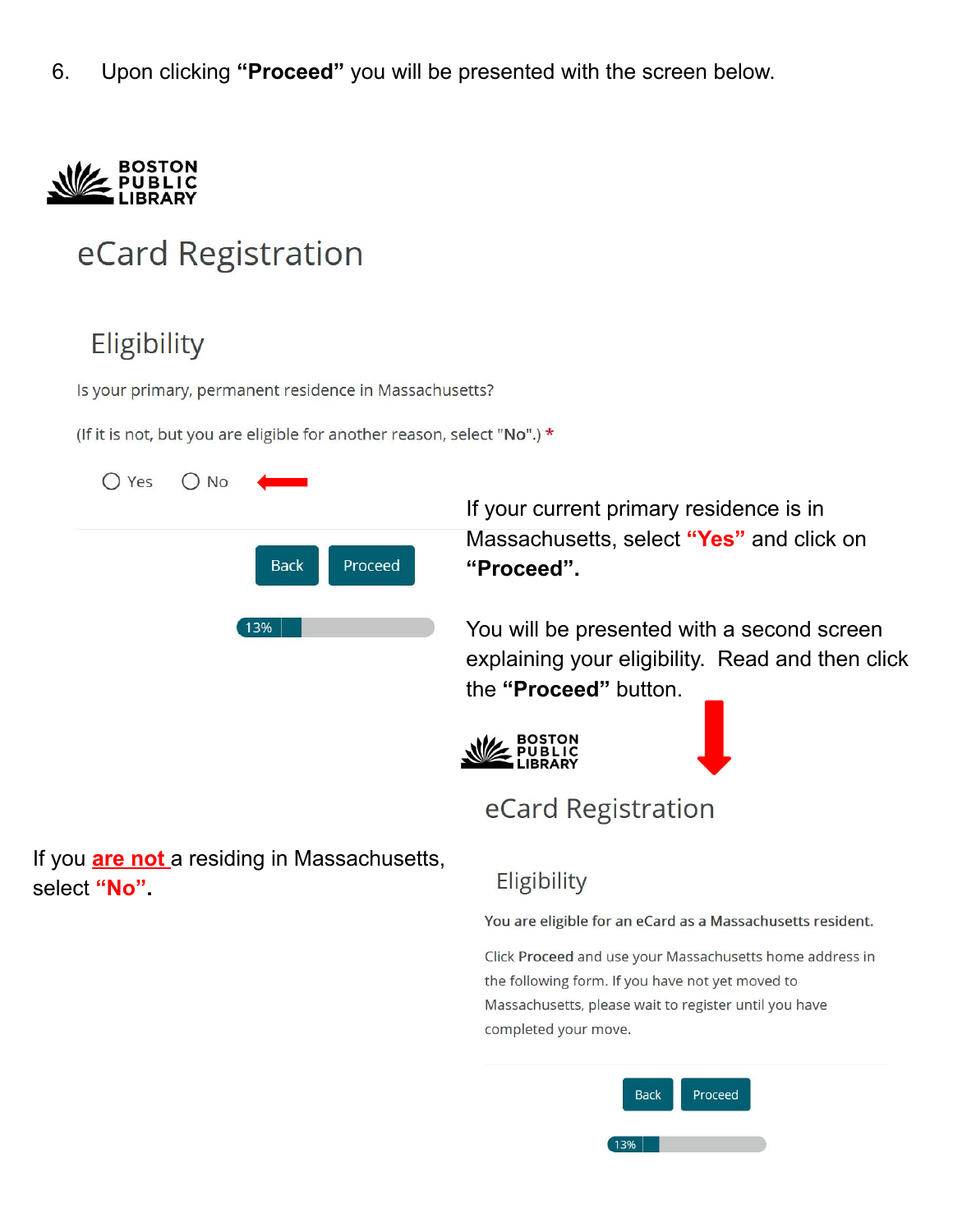If you selected **"No"** on the previous screen, you will be presented with the below



# eCard Registration

# Eligibility

Are you currently attending school in Massachusetts this semester? \*



If you are a student attending school in Massachusetts, select **"Yes"** and click on **"Proceed".** 

You will be presented with a second screen explaining your eligibility. Read and then click the **"Proceed"** button.

If you are not attending school in Massachusetts, select **"No".** 





eCard Registration

#### Eligibility

You are eligible for an eCard as a resident student.

Click Proceed and use your Massachusetts residence address. If your school semester has not yet begun, please wait to register until you are residing in Massachusetts and attending classes.

Please use the email address provided by your school so we may confirm your eligibility

easily. Using your everyday, personal email address may make your eligibility unverifiable and we may deactivate your account without warning.

If you are attending school remotely from elsewhere in the United States, please use the school's street address on this form. We are waiving the residency requirement during the current health crisis. You still must be currently enrolled at a Massachusetts school, however.

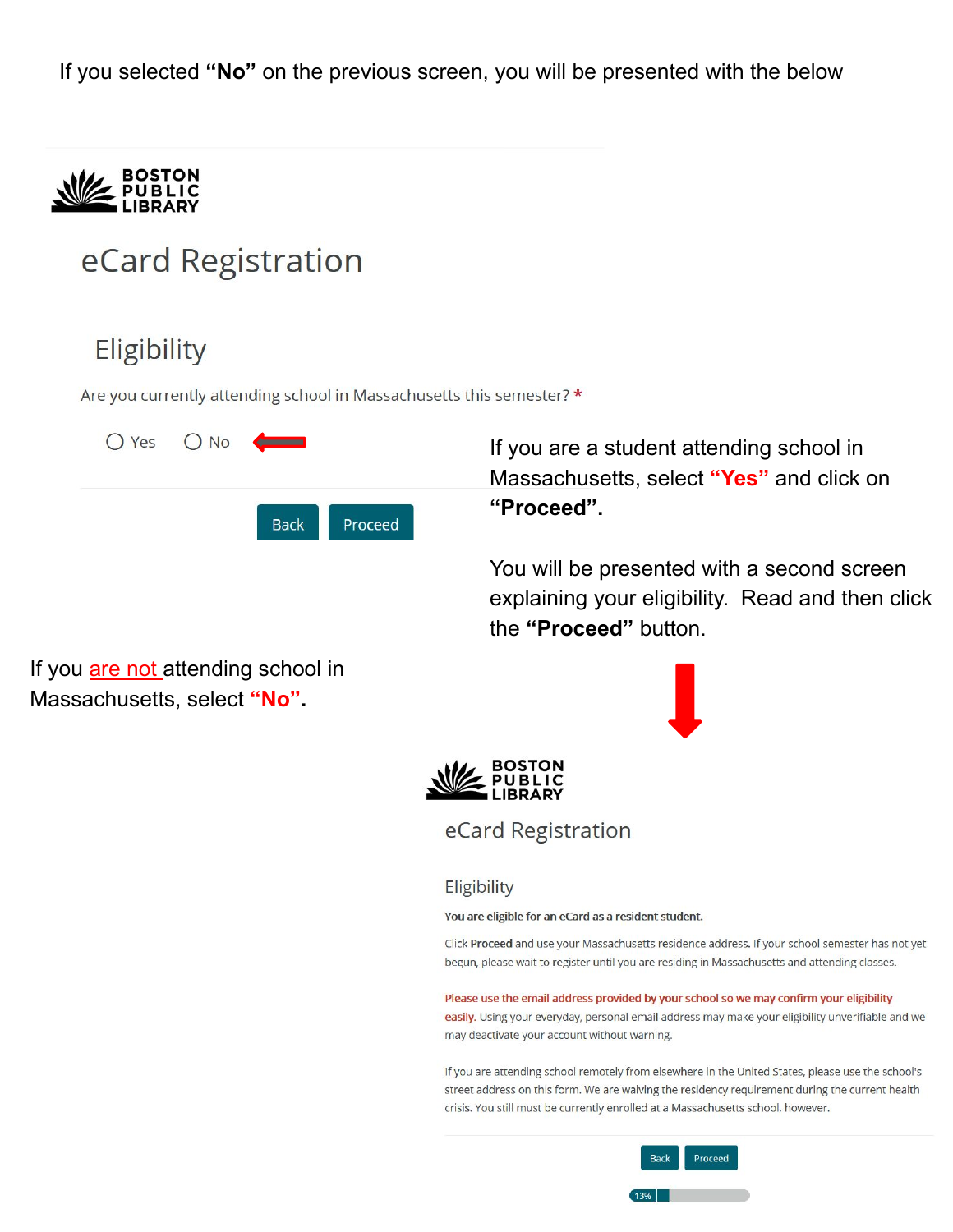If you selected **"No"** on the previous screen, you will be presented with the below



## eCard Registration

#### Eligibility

Do you own real estate or land in Massachusetts? \*



If you do not own property in Massachusetts, select **"No".** 

If you own property in Massachusetts, select **"Yes"** and click on **"Proceed".** 

You will be presented with a second screen explaining your eligibility. Read and then click the **"Proceed"** button.



eCard Registration

Eligibility

You are eligible for an eCard as a Massachusetts property owner.

Click Proceed and use the address of your Massachusetts property in the following form.

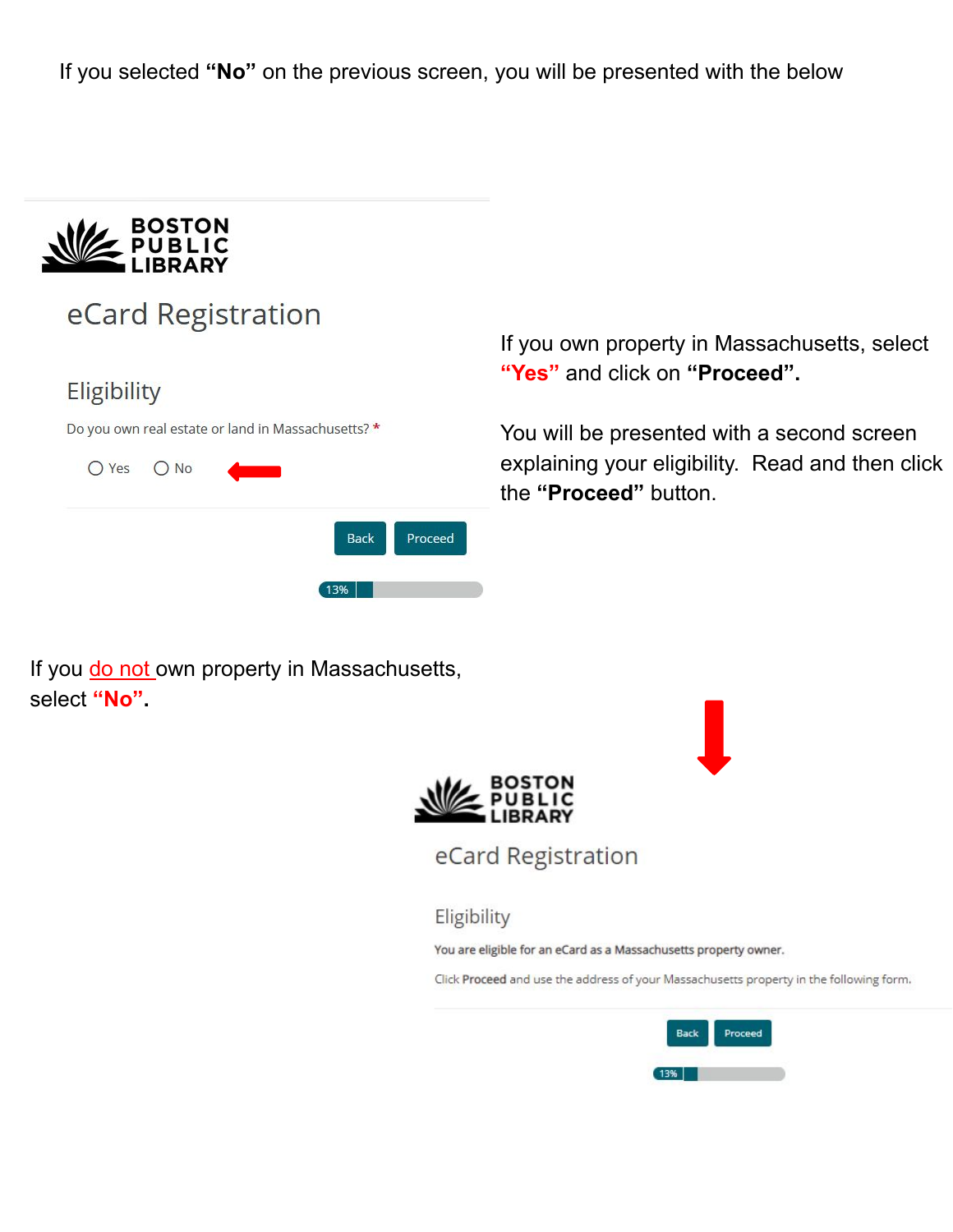If you selected **"No"** on the previous screen, you will be presented with the below

**NOTE**: This is the final option offered for eligibility for a Boston Public Library eCard



eCard Registration

If you travel to Massachusetts for work and work most of the days in the week then, select **"Yes"** and click the **"Proceed".** 

### Eligibility

Do you currently travel to your workplace in Massachusetts most days of the week? \*

| O Yes O No |     |              |  |
|------------|-----|--------------|--|
|            |     | Back Proceed |  |
|            | 13% |              |  |



eCard Registration

If you are not currently employed in Massachusetts, you will receive this screen explaining that you are not eligible for an eCard.

### Eligibility

You are not eligible for eCard registration.

Only people who live in, own property in, or commute to work in Massachusetts are eligible for our online services.

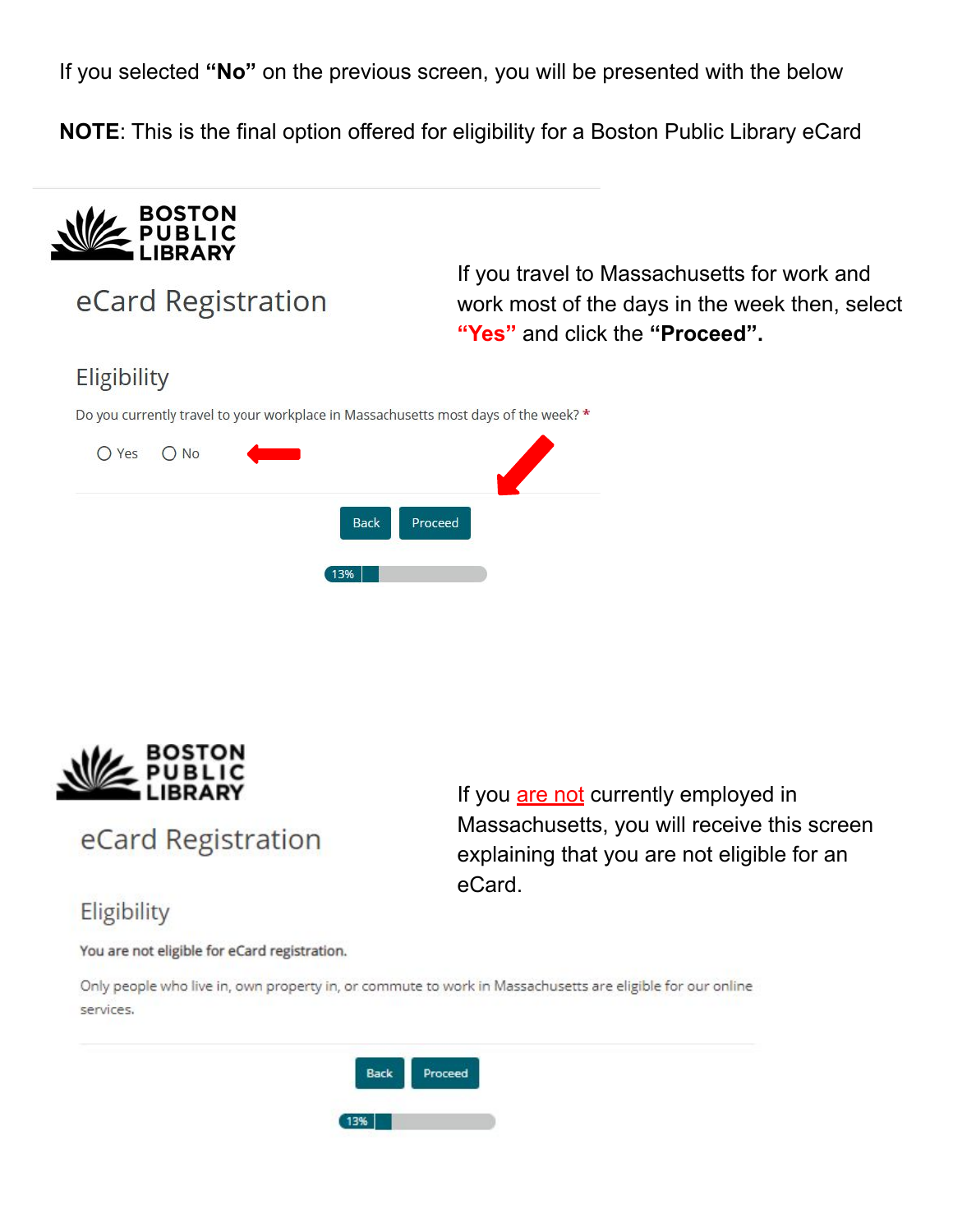- 7. Upon selecting **"Yes"** on either of the preceding four (4) eligibility questions, you will be presented with **eCard Registration** form shown below
- 8. Complete all required fields on the **Contact Info** form *(indicated with the red asterisk "\*"),* and click on **"Proceed"**

| eCard Registration                                                                                                      | <b>NOTE:</b> The verbiage here may vary depending on<br>the selection made, however the form will be the  |
|-------------------------------------------------------------------------------------------------------------------------|-----------------------------------------------------------------------------------------------------------|
| Contact Info                                                                                                            | same.                                                                                                     |
| You must provide your valid Massachusetts home address.                                                                 |                                                                                                           |
| First name *                                                                                                            | For example, here is the verbiage we show<br>if you selected the student options                          |
| Middle name or initial                                                                                                  | Contact Info<br>You must provide the valid Massachusetts address where you reside while attending school. |
| Last name *                                                                                                             |                                                                                                           |
| Street address *<br>No P.O. boxes.<br>Apartment, unit, suite, or floor number, if applicable                            |                                                                                                           |
| City or town *<br>Please make sure city matches USPS default label for ZIP Code.<br>-- Please Select --<br>$\checkmark$ |                                                                                                           |
| State<br><b>MA</b>                                                                                                      |                                                                                                           |
| ZIP Code ★<br>Characters used: 0 out of 5.                                                                              |                                                                                                           |
| Phone number                                                                                                            |                                                                                                           |
|                                                                                                                         | Proceed<br><b>Back</b>                                                                                    |